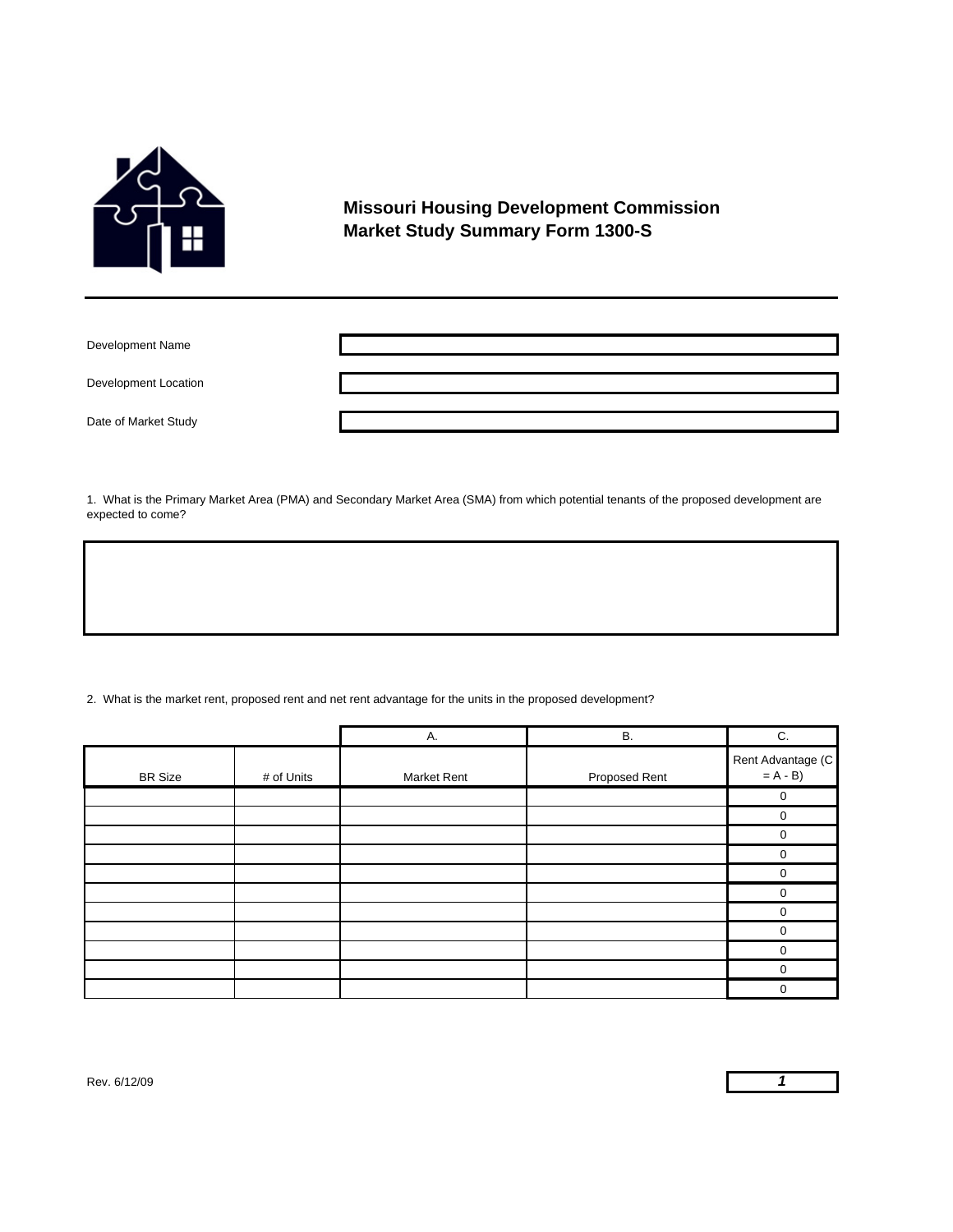3. Complete the following table to show the present and new household demand for each bedroom size at each different rent level and the resulting capture rates. The new household demand is the anticipated household growth between the present and the time when the development will be placed in service.

|                | Α.         |               | <b>B.</b>                | C.                   | D.                                   |
|----------------|------------|---------------|--------------------------|----------------------|--------------------------------------|
| <b>BR Size</b> | # of Units | Proposed Rent | Present Household Demand | New Household Demand | Capture Rate<br>(D)<br>$= A / (B+C)$ |
|                |            |               |                          |                      | #DIV/0!                              |
|                |            |               |                          |                      | #DIV/0!                              |
|                |            |               |                          |                      | #DIV/0!                              |
|                |            |               |                          |                      | #DIV/0!                              |
|                |            |               |                          |                      | #DIV/0!                              |
|                |            |               |                          |                      | #DIV/0!                              |
|                |            |               |                          |                      | #DIV/0!                              |
|                |            |               |                          |                      | #DIV/0!                              |
|                |            |               |                          |                      | #DIV/0!                              |
|                |            |               |                          |                      | #DIV/0!                              |
|                |            |               |                          |                      | #DIV/0!                              |

4. Complete the following table based on the information above to show the present and new household demand for all the units in the development and the resulting capture rate.

| , , ,                             |                          | v.                   |                              |
|-----------------------------------|--------------------------|----------------------|------------------------------|
| Total Units in the<br>Development | Present Household Demand | New Household Demand | Capture Rate $(D = A/(B+C))$ |
|                                   |                          |                      | #DIV/0!                      |

5. Is the site of the proposed development located in a 100 year flood hazard area? Please list the FEMA Flood Insurance Map details below.

| Yes |                            | No |                       |
|-----|----------------------------|----|-----------------------|
|     | Map/Panel/Community Number |    | <b>Effective Date</b> |

6. What is the estimated absorption rate per month and absorption period for the proposed development?

Units per month Months total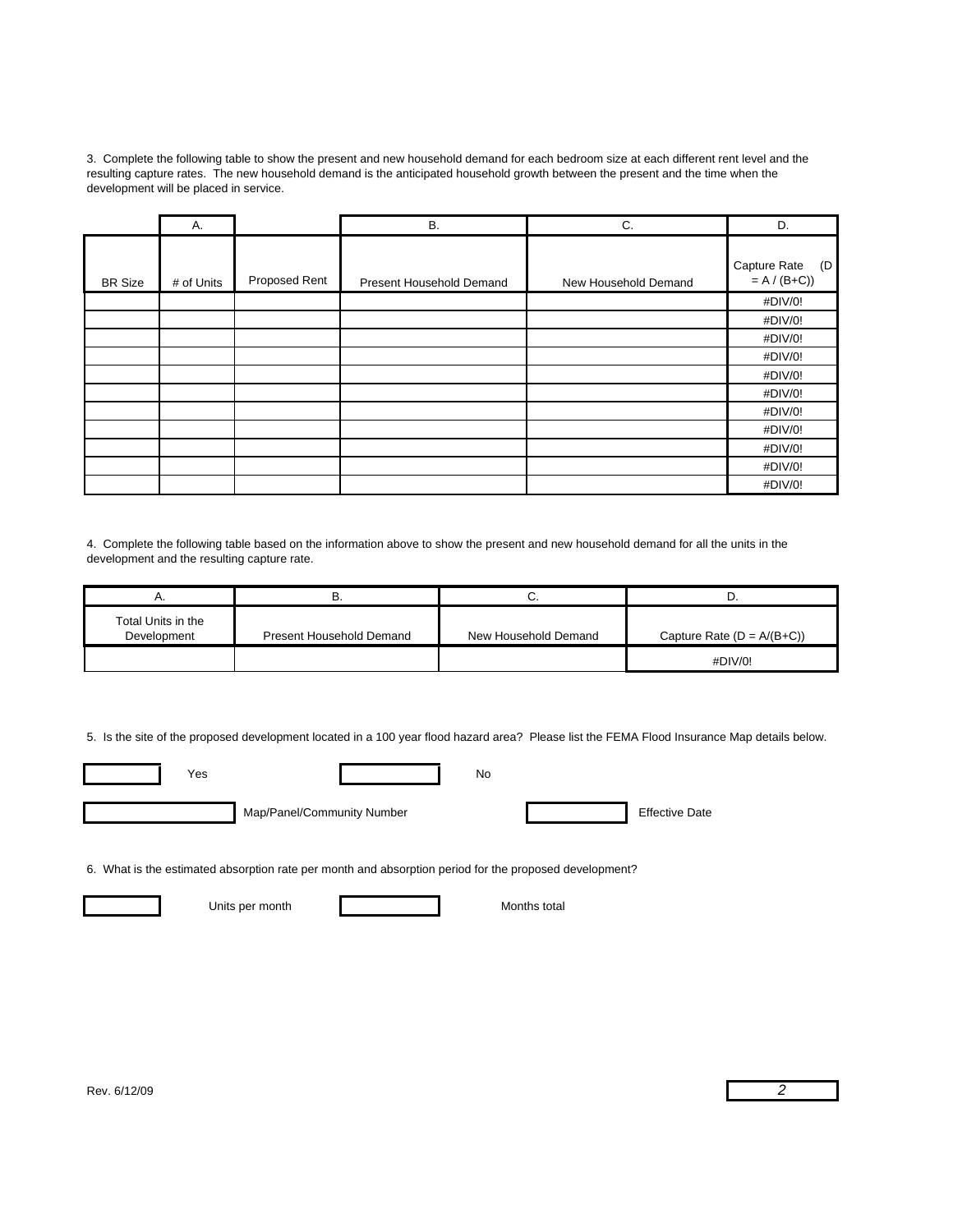7. What is/are the market related economic strengths and/or weaknesses that could influence the marketability of the proposed development?

8. What is/are the market related demographic strengths and/or weaknesses that could influence the marketability of the proposed development?

9. What are the positive or negative development attributes and issues that may affect the property's marketability and lease up?

10. What are the positive or negative neighborhood attributes and issues that may affect the property's marketability and lease up?

11. List the following information regarding the local housing authority.

| Current Occupancy % of units with the same tenancy (Family or Senior) as the proposed development |  |
|---------------------------------------------------------------------------------------------------|--|
|                                                                                                   |  |
| Approximate households on waiting list for public housing of same tenancy as proposed development |  |

Name, position, and phone number of the housing authority source, and date of information

Rev. 6/12/09 *3*

12. List the 5 most comparable affordable housing developments (Tax Credit, RD 515, HUD, Etc.) that are presently serving low-income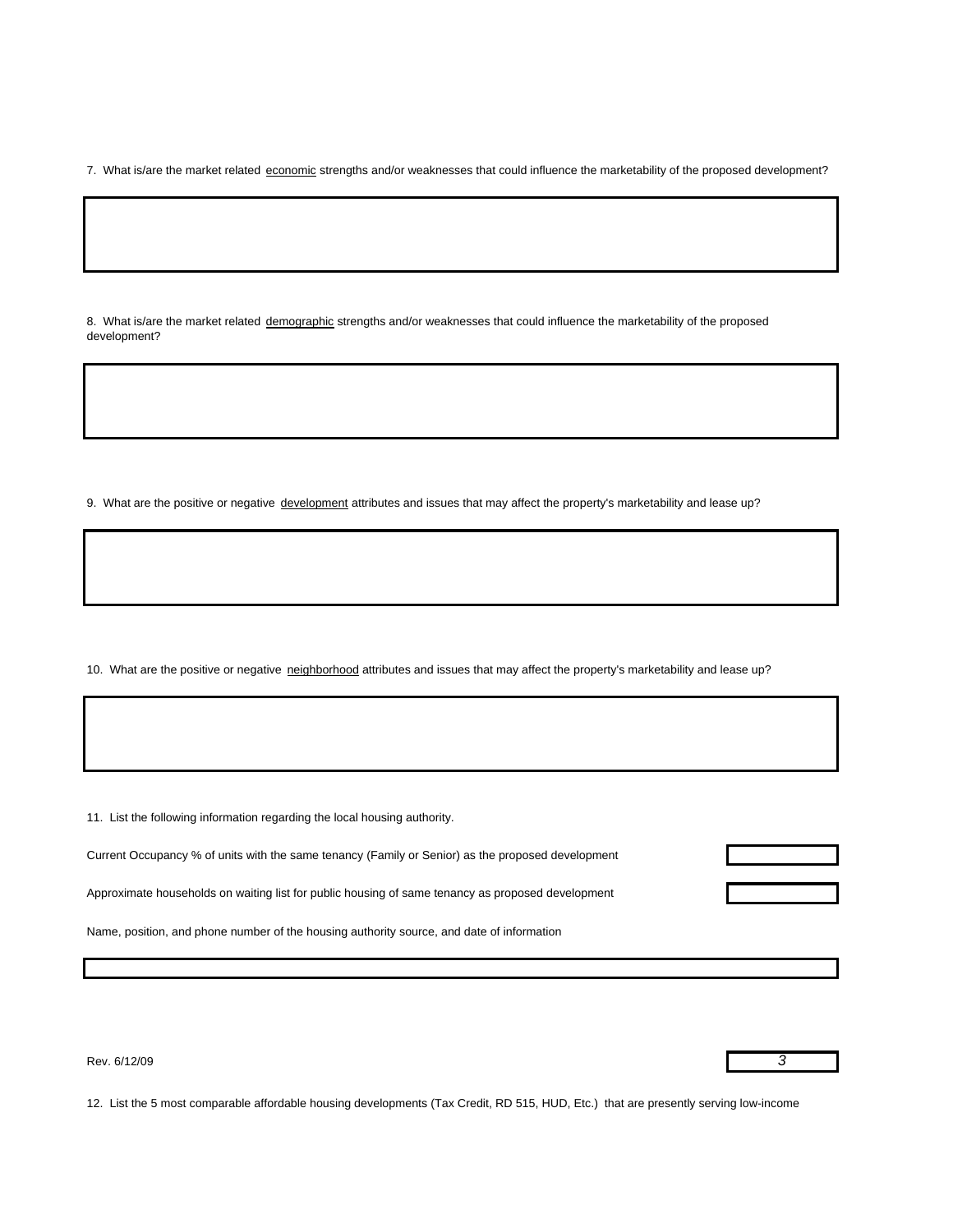p g p ( , , ,) p y g households in the market of the proposed development.

|                                                                             | $\mathbf{1}$ | $\overline{2}$ | 3 | 4 | 5 |
|-----------------------------------------------------------------------------|--------------|----------------|---|---|---|
| Development Name                                                            |              |                |   |   |   |
|                                                                             |              |                |   |   |   |
| Address                                                                     |              |                |   |   |   |
| Proximity to Proposed Development                                           |              |                |   |   |   |
| Family or Senior Development                                                |              |                |   |   |   |
| If Senior Development indicate target<br>population age 55+ or 62+          |              |                |   |   |   |
| Percentage of senior tenant households in<br>occupancy (per management)     |              |                |   |   |   |
| Percentage of non-senior tenant households in<br>occupancy (per management) |              |                |   |   |   |
| <b>Total Units</b>                                                          |              |                |   |   |   |
| Tax Credit Development (Yes/No)                                             |              |                |   |   |   |
| Rural Housing 515 Development (Yes/No)                                      |              |                |   |   |   |
| Public Housing Development (Yes/No)                                         |              |                |   |   |   |
| Section 8 Subsidized Development (Yes/No)                                   |              |                |   |   |   |
| Approximate Age                                                             |              |                |   |   |   |
| <b>Physical Condition</b>                                                   |              |                |   |   |   |
| Marketability                                                               |              |                |   |   |   |
| Occupancy %                                                                 |              |                |   |   |   |
| Approximate Households on Waiting List                                      |              |                |   |   |   |
| Rent Concessions (Yes/No)                                                   |              |                |   |   |   |
| <b>Studio Unit Rent</b>                                                     |              |                |   |   |   |
| One Bedroom Unit Rent                                                       |              |                |   |   |   |
| Two Bedroom Unit Rent                                                       |              |                |   |   |   |
| Three Bedroom Unit Rent                                                     |              |                |   |   |   |
| Four Bedroom Unit Rent                                                      |              |                |   |   |   |
| Five Bedroom Unit Rent                                                      |              |                |   |   |   |
| Utilities Included in Rent                                                  |              |                |   |   |   |
|                                                                             |              |                |   |   |   |
| <b>Unit Amenities</b>                                                       |              |                |   |   |   |
| <b>Development Amenities</b>                                                |              |                |   |   |   |
| Contact Name and Phone Number                                               |              |                |   |   |   |
| Date Information obtained from Contact                                      |              |                |   |   |   |

| Rev. 6/12/09 |  |
|--------------|--|
|              |  |

13. Describe why there is a need for the proposed development to serve the low-income individuals in the area and the affect that the